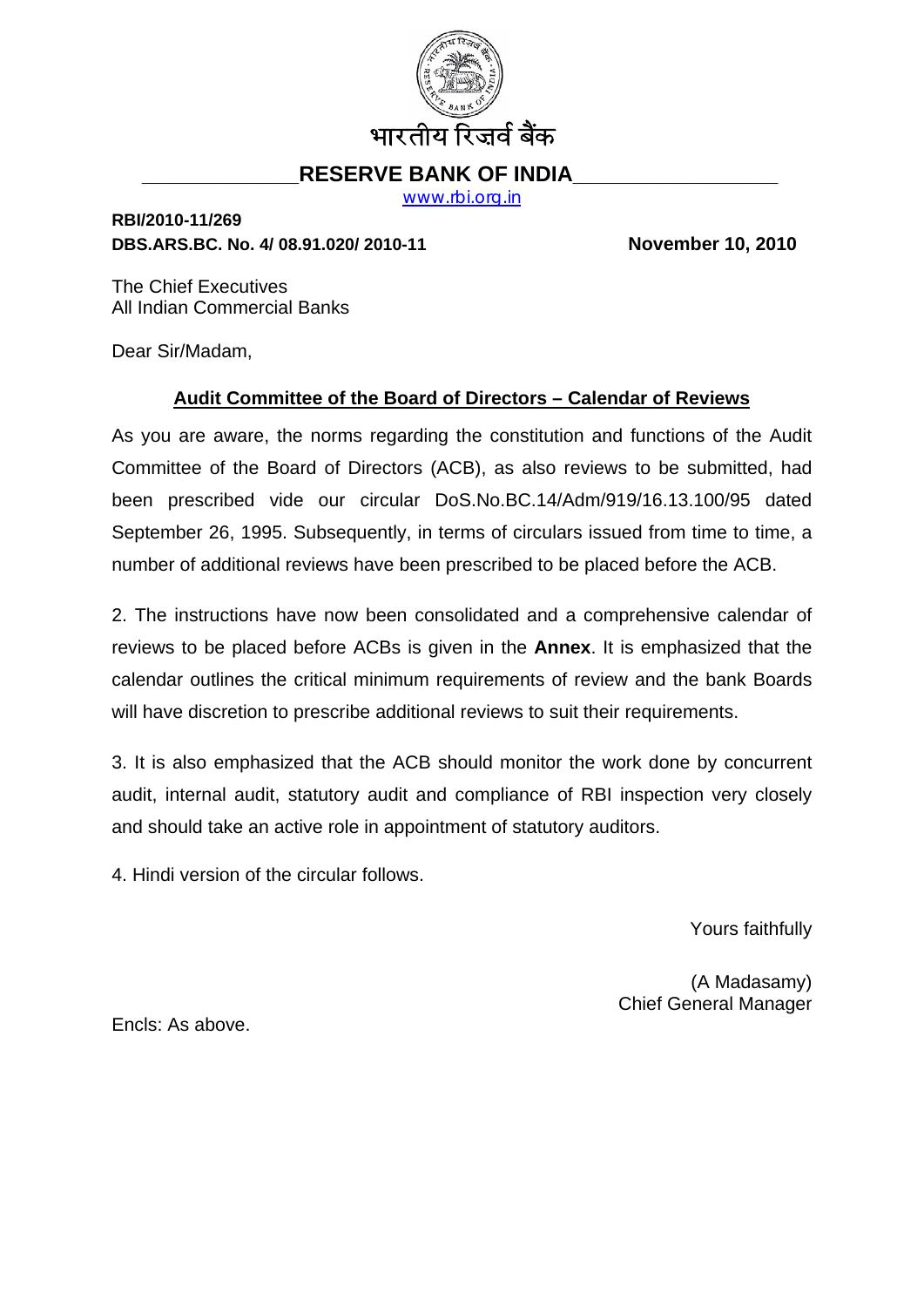#### **Calendar of Reviews**

#### **Quarterly**

- 1. Exposure to sensitive sectors i.e. capital market & real estate.
- 2. KYC / AML Guidelines (i) Review of implementation (ii) Review of compliance of concurrent audit reports with respect to adherence to KYC / AML guidelines at branches.
- 3. Review of housekeeping particularly balancing and reconciliation of long outstanding entries Suspense / Sundries / Drafts payable / paid / Funds in Transit / Clearing / SGL / CSGL accounts
- 4. Review of compliance in respect of the Annual Financial Inspection conducted by RBI (ACB should review this on ongoing basis till the bank furnishes full compliance. ACB should closely monitor persisting deficiencies pointed out in RBI Inspection Reports )
- 5. Review of Audit plan and status of achievement thereof.
- 6. Review of significant Audit Findings of the following audits along with the compliance thereof - (i) LFAR (ii) Concurrent Audit (iii) Internal Inspection (iv) I.S.Audit of Data Centre (v) Treasury and Derivatives (vi) Management Audit at Controlling Offices / Head Offices (vii) Audit of Service Branches (viii) Currency Chest (ix) FEMA Audit of branches authorized to deal in foreign exchange, etc.
- 7. Compliance report on directives issued by ACB / Board / RBI.
- 8. Report on compliance of clause 49 and other guidelines issued by SEBI from time to time.
- 9. Report on compliance of regulatory requirement of Regulators in Host Countries in respect of overseas branches.
- 10. Review of Frauds (frauds of Rs.1 crore and above to be reviewed as and when reported).
- 11. Review of financial results for the quarter
- 12. Review of information on violations by various functionaries in the exercise of discretionary powers.